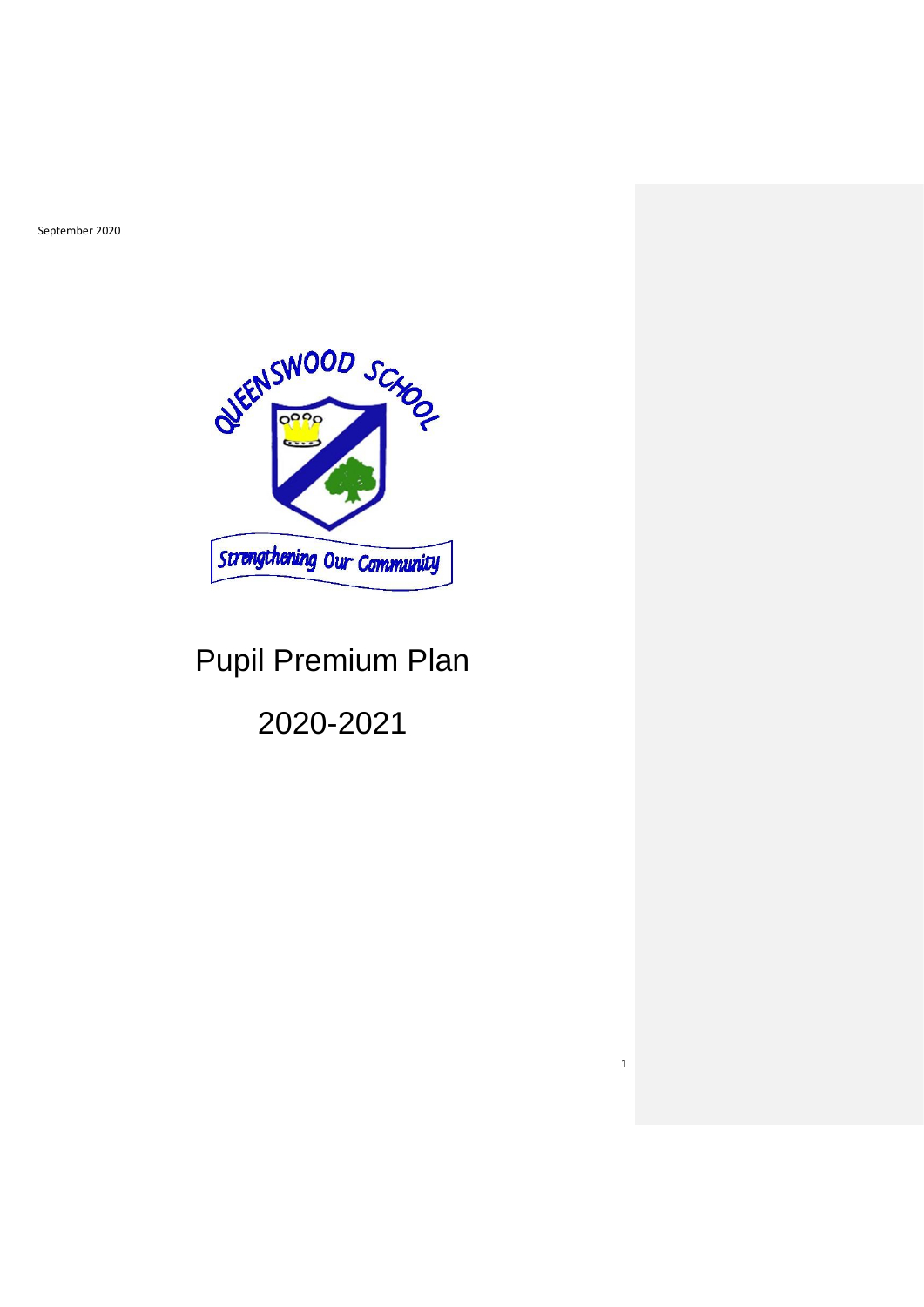## September 2020

| 1. Pupil premium strategy statement: Queenswood Primary School and Nursery |                                                                                                 |                                                                                 |  |     |  |                   |  |
|----------------------------------------------------------------------------|-------------------------------------------------------------------------------------------------|---------------------------------------------------------------------------------|--|-----|--|-------------------|--|
| <b>School</b>                                                              | Queenswood Primary School and Nursery                                                           |                                                                                 |  |     |  |                   |  |
| <b>Academic Year</b>                                                       | 2019-20                                                                                         | <b>Total PP budget</b><br>Date of most recent PP Review<br>£65,650<br>Sept 2020 |  |     |  |                   |  |
| Total number of pupils                                                     | Date for next internal review of this strategy<br>Number of pupils eligible for PP<br>106<br>56 |                                                                                 |  |     |  | <b>March 2021</b> |  |
| <b>Summary information</b>                                                 |                                                                                                 |                                                                                 |  |     |  |                   |  |
| Proportion of disadvantaged pupils                                         |                                                                                                 |                                                                                 |  | 53% |  |                   |  |
| Statement authorised by<br>Elizabeth Willoughby                            |                                                                                                 |                                                                                 |  |     |  |                   |  |
| Pupil premium lead<br>Lee Ferriday                                         |                                                                                                 |                                                                                 |  |     |  |                   |  |

| 2. Current attainment ( NO END OF KEY STAGE 2 TESTS WERE COMPLETED IN 2020 DUE TO COVID 19 CLOSURES) |                                                              |                          |  |  |  |
|------------------------------------------------------------------------------------------------------|--------------------------------------------------------------|--------------------------|--|--|--|
|                                                                                                      | All pupils/Pupils eligible for<br>PP 2018/19<br>(Queenswood) | All pupils<br>(national) |  |  |  |
| % achieving ARE or above in reading, writing & maths                                                 | 46% / 50% PP                                                 | 65%                      |  |  |  |
| % achieving ARE in reading                                                                           | 46% all /50 % PP                                             | 73%                      |  |  |  |
| % achieving ARE in writing                                                                           | 62% all / 67%PP                                              | 78%                      |  |  |  |
| % achieving ARE in mathematics                                                                       | 69% all / 67% PP                                             | 79%                      |  |  |  |
| % achieving ARE in SPAG                                                                              | 54% all / 50% PP                                             | 78%                      |  |  |  |
| % Key stage 1 -2 progress in reading                                                                 | N/A                                                          | 0                        |  |  |  |
| % Key Stage 1-2 progress in writing                                                                  | N/A                                                          | $\Omega$                 |  |  |  |
| % Key Stage 1-2 progress in maths                                                                    | N/A                                                          | 0                        |  |  |  |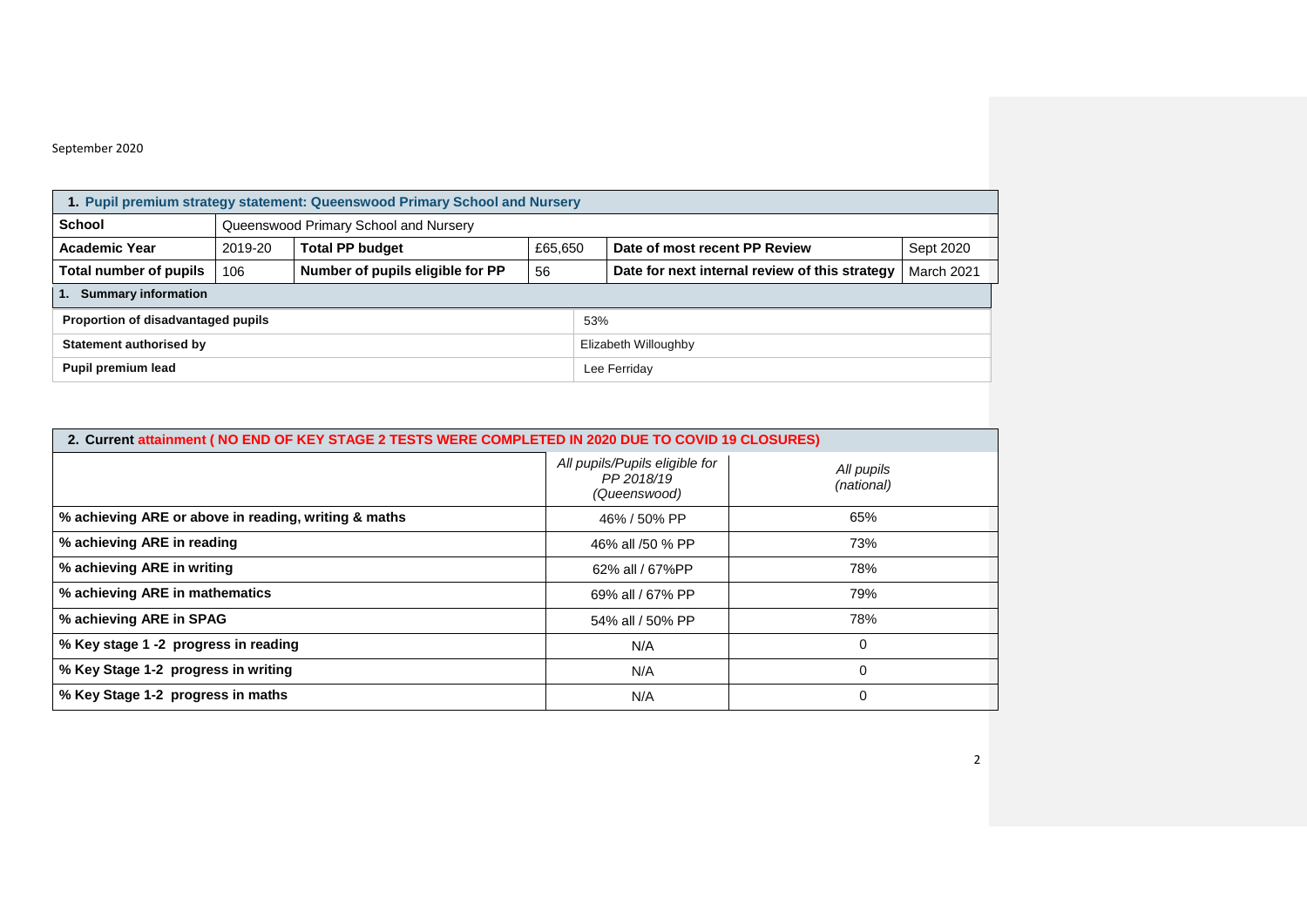| September 2020 |                                                                                                                                                              |
|----------------|--------------------------------------------------------------------------------------------------------------------------------------------------------------|
|                | 3. Barriers to future attainment (for pupils eligible for PP, including high ability)                                                                        |
|                | In-school barriers <i>(issues to be addressed in school, such as poor oral language skills)</i>                                                              |
| А.             | Language and communication skills are poor on entry, and affect readiness for learning in EYFS and good progress across the school for PP<br>eligible pupils |
| В.             | Reading fluency and comprehension is a barrier to some children accessing learning across the curriculum                                                     |
| C.             | Lack of a wide range of experiences leaves children with limited vocabulary and knowledge to base new learning on                                            |
| D.             | Social and emotional needs preventing children being ready for learning                                                                                      |
|                | <b>External barriers</b> (issues which also require action outside school, such as low attendance rates)                                                     |
| Е.             | Lack of parental engagement with supporting homework, including reading at home                                                                              |
| F.,            | Many pupils will be returning to school in September 2020 following a six month absence from school.                                                         |

|    | 4. Desired outcomes                                                                                                                                                          |                                                                                                                                                                                                                                                                                                                                                                                                                                                                                                                            |  |  |  |  |
|----|------------------------------------------------------------------------------------------------------------------------------------------------------------------------------|----------------------------------------------------------------------------------------------------------------------------------------------------------------------------------------------------------------------------------------------------------------------------------------------------------------------------------------------------------------------------------------------------------------------------------------------------------------------------------------------------------------------------|--|--|--|--|
|    | Desired outcomes and how they will be measured                                                                                                                               | Success criteria                                                                                                                                                                                                                                                                                                                                                                                                                                                                                                           |  |  |  |  |
| А. | Improved reading outcomes for PP pupils, with all making<br>sufficient progress, and more making accelerated progress to<br>close any attainment gap.                        | Quality reading is taught across the school.<br>Phonics teaching will have an impact so PP pupils pass the thresholds by the<br>end of Year 1.<br>Children have access to, and are encouraged to read a range of quality texts.<br>Children who are in danger of falling behind are identified early and quality<br>interventions (which re regularly monitored and evaluated) put in place.<br>Reading comprehension shows greater vocabulary understanding.<br>Pupil progress will be accelerated through interventions. |  |  |  |  |
| В. | Improved oral language skills across the school to help close the<br>vocabulary gap for pupils from dis-advantaged pupils as identified<br>by the research of Hart & Risley. | Pupils will display increasing levels of self-confidence, an ability to articulate<br>their learning accurately, higher levels of cognitive thinking and improved<br>social skills through engagement with the school's Oracy curriculum.<br>Early Learning Journeys and observation indicate increase in language and<br>communication:<br>Writing across the school shows the impact of oral rehearsal of ideas.                                                                                                         |  |  |  |  |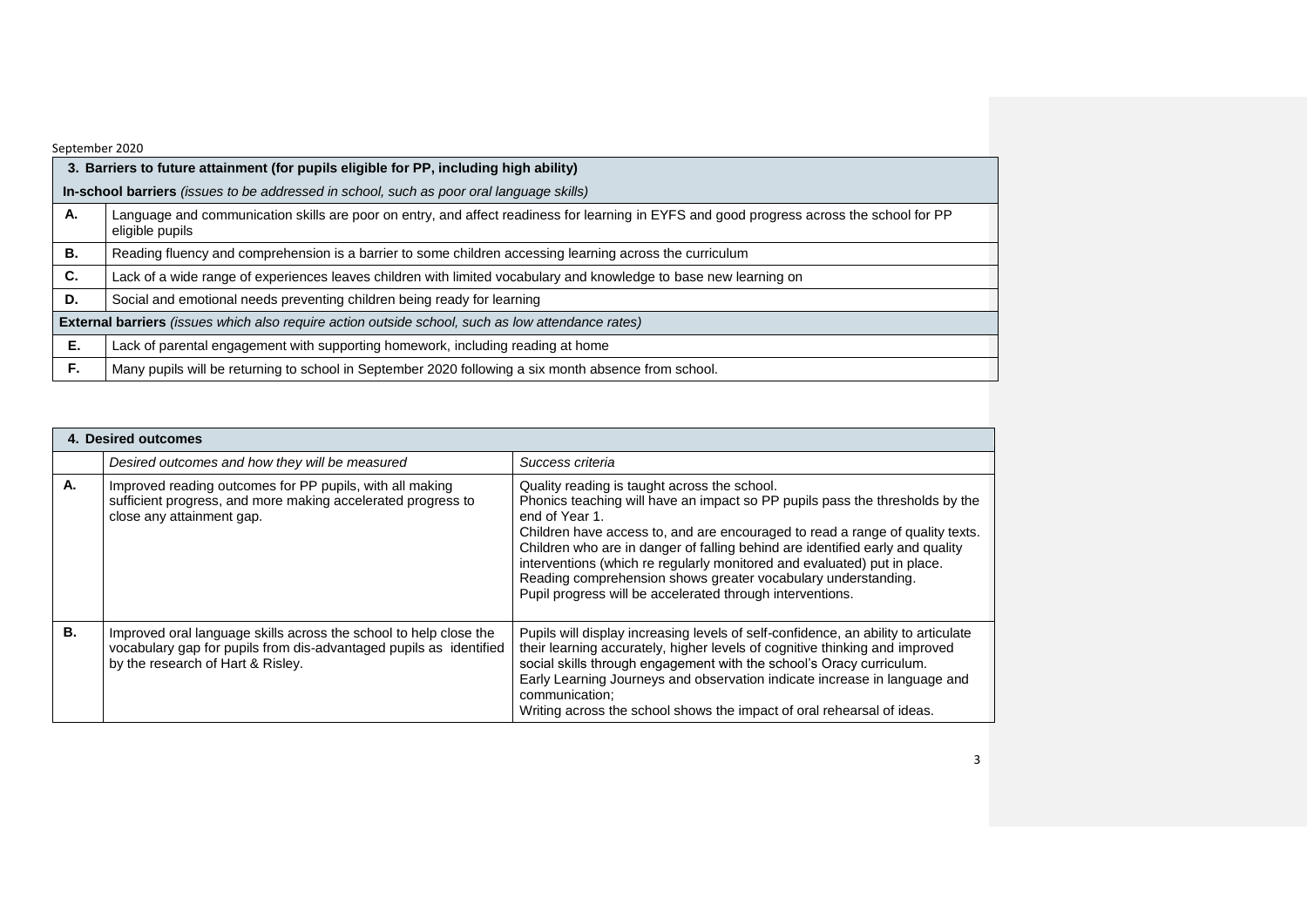|    | September 2020                                                                                                                                                                                                                                                              |                                                                                                                                                                                                                                                                          |
|----|-----------------------------------------------------------------------------------------------------------------------------------------------------------------------------------------------------------------------------------------------------------------------------|--------------------------------------------------------------------------------------------------------------------------------------------------------------------------------------------------------------------------------------------------------------------------|
| C. | As part of a Recovery Curriculum all children take part in a wide<br>range of activities, a wide range of artistic, cultural, physical and<br>social activities, as well as curriculum related experiences.                                                                 | PP pupils will develop their understanding of the world, enjoying experiences<br>that will support their mental and health well-being and increase their range<br>vocabulary. Writing across the school shows greater imagination and ability to<br>draw on experiences. |
| D. | Continue to reduce the number of pupils who are persistently<br>absent by:                                                                                                                                                                                                  | The school attendance figures are at least in-line with national figures by July<br>2021.                                                                                                                                                                                |
|    | Implementing a robust and high profile attendance strategy<br>$\bullet$<br>– BE HERE- ALL DAY- EVERY DAY<br>The employment of a Pupil and Family Support Officer to<br>$\bullet$<br>support and challenge the families who display higher<br>levels of absence from school. | The progress of the PP pupils who have previously had lower attendance<br>rates will significantly increase in reading, writing and maths.                                                                                                                               |
| Е. | More parents support their children with their learning at home.                                                                                                                                                                                                            | Targeted families show an increase in knowledge and ability to support with<br>their child's learning<br>Targeted pupils' progress improves.                                                                                                                             |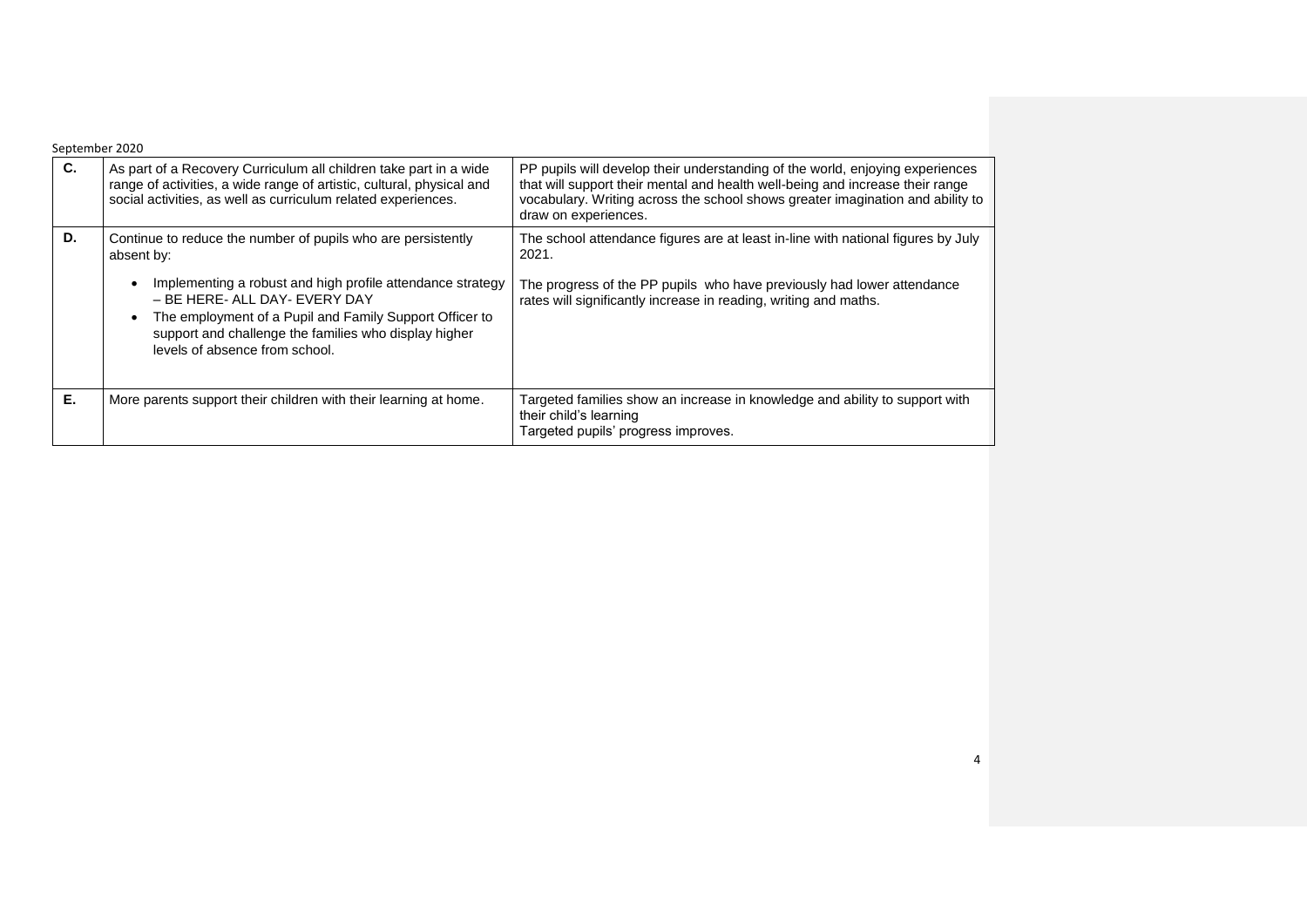| 5. Planned expenditure                                                                                                                                                                                                                                                  |                                                                                                                                                                                                                                                                                                                                                                                                                                                               |                                                                                                                                                                                                                                                                                                                                                                                                                                                                      |                                                                                                                                                                                                                                                                                                                         |                   |                                                                                                                                                                                                                                                                              |
|-------------------------------------------------------------------------------------------------------------------------------------------------------------------------------------------------------------------------------------------------------------------------|---------------------------------------------------------------------------------------------------------------------------------------------------------------------------------------------------------------------------------------------------------------------------------------------------------------------------------------------------------------------------------------------------------------------------------------------------------------|----------------------------------------------------------------------------------------------------------------------------------------------------------------------------------------------------------------------------------------------------------------------------------------------------------------------------------------------------------------------------------------------------------------------------------------------------------------------|-------------------------------------------------------------------------------------------------------------------------------------------------------------------------------------------------------------------------------------------------------------------------------------------------------------------------|-------------------|------------------------------------------------------------------------------------------------------------------------------------------------------------------------------------------------------------------------------------------------------------------------------|
| Academic year                                                                                                                                                                                                                                                           | 2020/21                                                                                                                                                                                                                                                                                                                                                                                                                                                       |                                                                                                                                                                                                                                                                                                                                                                                                                                                                      |                                                                                                                                                                                                                                                                                                                         |                   |                                                                                                                                                                                                                                                                              |
| <b>Desired</b><br>outcome                                                                                                                                                                                                                                               | Chosen action /<br>approach                                                                                                                                                                                                                                                                                                                                                                                                                                   | What is the evidence and<br>rationale for this choice?                                                                                                                                                                                                                                                                                                                                                                                                               | How will you ensure it is<br>implemented well?                                                                                                                                                                                                                                                                          | <b>Staff lead</b> | When will you review<br>implementation?                                                                                                                                                                                                                                      |
| A/E<br>Improve reading<br>comprehension<br>for<br>disadvantaged<br>children in y3,<br>y4 and y5 so<br>that progress in<br>reading for<br>these children is<br>in line with their<br>peers or better<br>(90% sufficient<br>progress)and<br>the attainment<br>gap closes. | Pupil and family<br>Support worker to run<br>book clubs for year 2-6<br>Re- launch 'Book- it'<br>Mondays, HLTA and<br>LM to work with lower<br>attaining PPG pupils<br>and their parents in<br>Y3/4/5<br>Daily class story-time<br>using quality texts, in<br>every year group<br>Extra adult support for<br>small group phonics<br>input in YR (RWInc)<br>TAs to read daily with<br>those children who are<br>not reading at home,<br>particularly in Y3/4/5 | EEF toolkit shows research<br>evidences a high impact for a<br>low cost on progress when<br>focussing on reading<br>comprehension.<br>Analysis of reading<br>comprehension assessments<br>and interventions show a<br>clear barrier to progress is<br>the children's ability to<br>understand the vocabulary in<br>the text.<br>Exposure to quality texts, and<br>adult modelling of reading is<br>key to children adopting<br>positive reading habits<br>themselves | LM to have budget to<br>purchase sets of quality<br>texts, approved and<br>monitored by DHT<br>Reading leads to review<br>assessments and direct<br>CPD appropriately<br>HT to monitor Book it<br>Mondays, and ensure<br>quality modelling of<br>supporting parents with<br>developing reading<br>comprehension in KS2. | LB<br>AM/MB       | Appraisal cycle<br>(Sep, Feb, July)<br>Termly RAP review<br>Questions for evaluation by<br>qovernors:<br>Are PP pupils in Y3/4/5 closing<br>the gap with their peers?<br>What is the up-take on the library<br>Book Club? Are PP pupils<br>engaging in the discussions well? |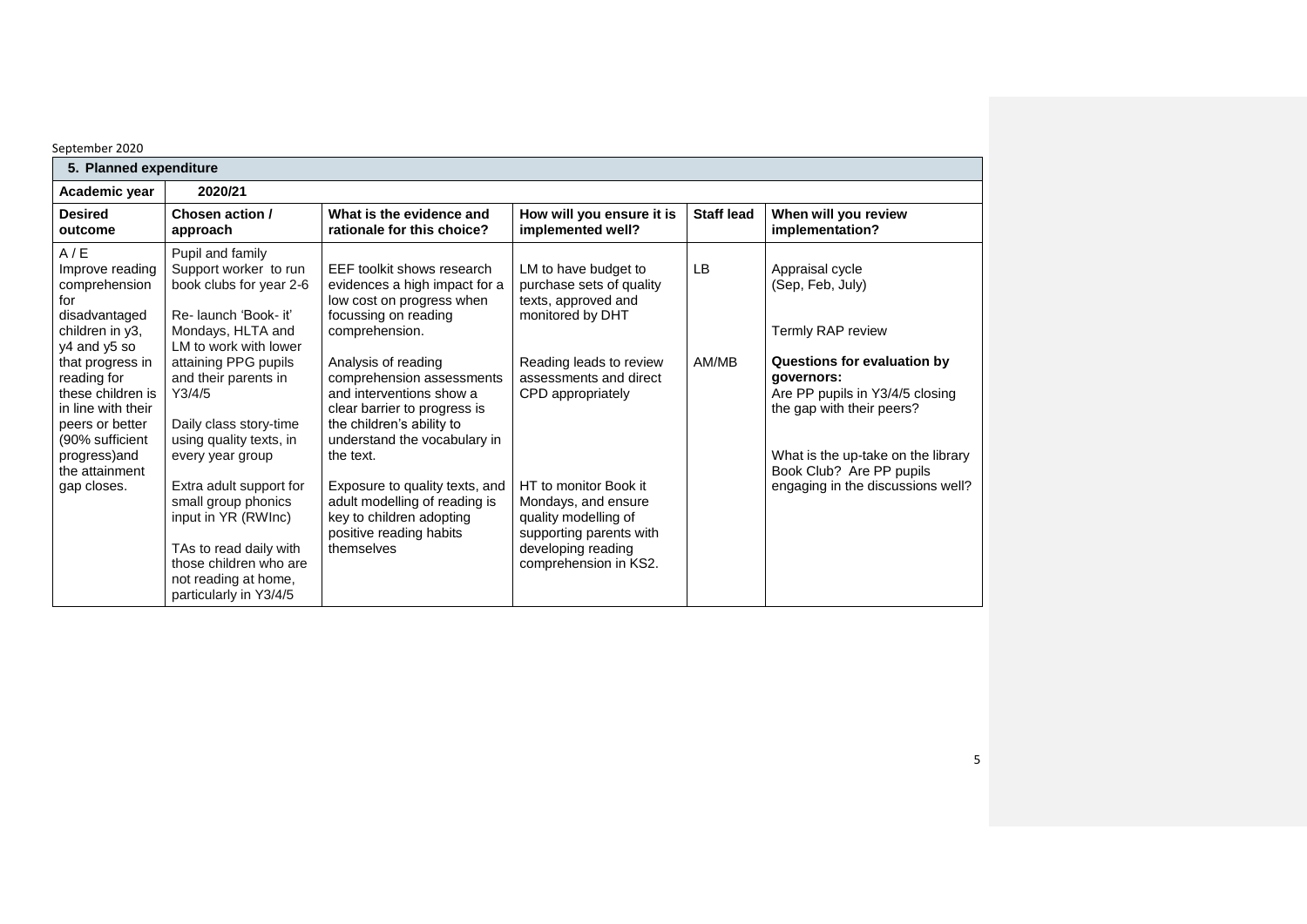| September 2020                                                                                                                                                                                                                                                                                                                                  |                                                                                                                                                                                                                                                                                                                                                                                                                                                                                                                                                                                                                                                                                              |                                                                                                                                                                                                                                                                                                                                                                                                                                                                                                                                                                                                                                                                                                                                                 |                                                                                                                                                                                                                                                                                                                                                                                                                                                                                                                                            |       |                                                                                                                                                                                                                                                                                                                                                            |  |  |
|-------------------------------------------------------------------------------------------------------------------------------------------------------------------------------------------------------------------------------------------------------------------------------------------------------------------------------------------------|----------------------------------------------------------------------------------------------------------------------------------------------------------------------------------------------------------------------------------------------------------------------------------------------------------------------------------------------------------------------------------------------------------------------------------------------------------------------------------------------------------------------------------------------------------------------------------------------------------------------------------------------------------------------------------------------|-------------------------------------------------------------------------------------------------------------------------------------------------------------------------------------------------------------------------------------------------------------------------------------------------------------------------------------------------------------------------------------------------------------------------------------------------------------------------------------------------------------------------------------------------------------------------------------------------------------------------------------------------------------------------------------------------------------------------------------------------|--------------------------------------------------------------------------------------------------------------------------------------------------------------------------------------------------------------------------------------------------------------------------------------------------------------------------------------------------------------------------------------------------------------------------------------------------------------------------------------------------------------------------------------------|-------|------------------------------------------------------------------------------------------------------------------------------------------------------------------------------------------------------------------------------------------------------------------------------------------------------------------------------------------------------------|--|--|
| Improve reading<br>fluency and<br>quality of<br>phonics<br>teaching,<br>particularly for<br>lower attainers<br>and those in<br>intervention<br>groups.<br>А:<br>Any children in<br>danger of falling<br>behind with<br>phonics, receive<br>rapid<br>intervention.<br>PP pupils<br>achieve in line<br>with their peers<br>in Y1 phonics<br>check | Whole staff RWInc<br>refresher training.<br>Working as part of<br>English Hub with focus<br>on developing 'fidelity'<br>with RWInc.<br>Staff to observe<br>colleagues teaching<br>phonics/spelling to<br>ensure consistency of<br>approach.<br>Reading leader to<br>monitor assessments<br>and identify children in<br>danger of falling<br>behind.<br>RWInc interventions<br>regularly monitored and<br>appropriate CPD<br>offered to TAs to<br>ensure the quality of<br>teacher of reading is<br>consistently high.<br>Any children in danger<br>of falling behind with<br>phonics, receive rapid<br>intervention.<br>PP pupils achieve in<br>line with their peers in<br>Y1 phonics check | Teachers of readers need to<br>be 'experts', this includes all<br>TAs who are leading phonics<br>groups or reading<br>interventions.<br>Synthetic phonics needs to<br>be taught consistently across<br>the whole school.<br>Interventions will only be<br>effective if they are of the<br>highest possible quality.<br>Research $-1:1$ tuition $\bullet$ One<br>to one tuition is very effective<br>in helping learners catch up •<br>Other groupings such as 1:3<br>can also be effective . Short<br>periods (5-10weeks) of<br>intensive sessions (up to an<br>hour 3 or 4 times a week)<br>tend to have great impact<br>Structured intervention with<br>clear entry and exit testing is<br>shown to have impact on<br>attainment and testing. | RWInc lead to complete<br>frequent reviews of<br>practice.<br>Reading leaders to<br>observe and monitor the<br>teaching of reading, and<br>interventions.<br>Reading leaders to<br>monitor RWInc<br>assessments and identify<br>gaps.<br>Reading Leaders to<br>continue to provide high<br>quality CPD for those who<br>need it, or for new staff.<br>In EYFS and Year 1<br>RWInc interventions<br>regularly monitored and<br>appropriate CPD offered<br>to TAs to ensure the<br>quality of teacher of<br>reading is consistently<br>high. | AM/MB | Assessment data<br>Termly RAP review<br>Questions for evaluation by<br>Governors:<br>How do you know the quality of<br>reading teaching is good?<br>Assessment records.<br>Monitoring records.<br>Questions for evaluation by<br>governors:<br>How many pupils are receiving<br>interventions?<br>How effective are interventions,<br>and how do you know? |  |  |
|                                                                                                                                                                                                                                                                                                                                                 |                                                                                                                                                                                                                                                                                                                                                                                                                                                                                                                                                                                                                                                                                              |                                                                                                                                                                                                                                                                                                                                                                                                                                                                                                                                                                                                                                                                                                                                                 |                                                                                                                                                                                                                                                                                                                                                                                                                                                                                                                                            |       |                                                                                                                                                                                                                                                                                                                                                            |  |  |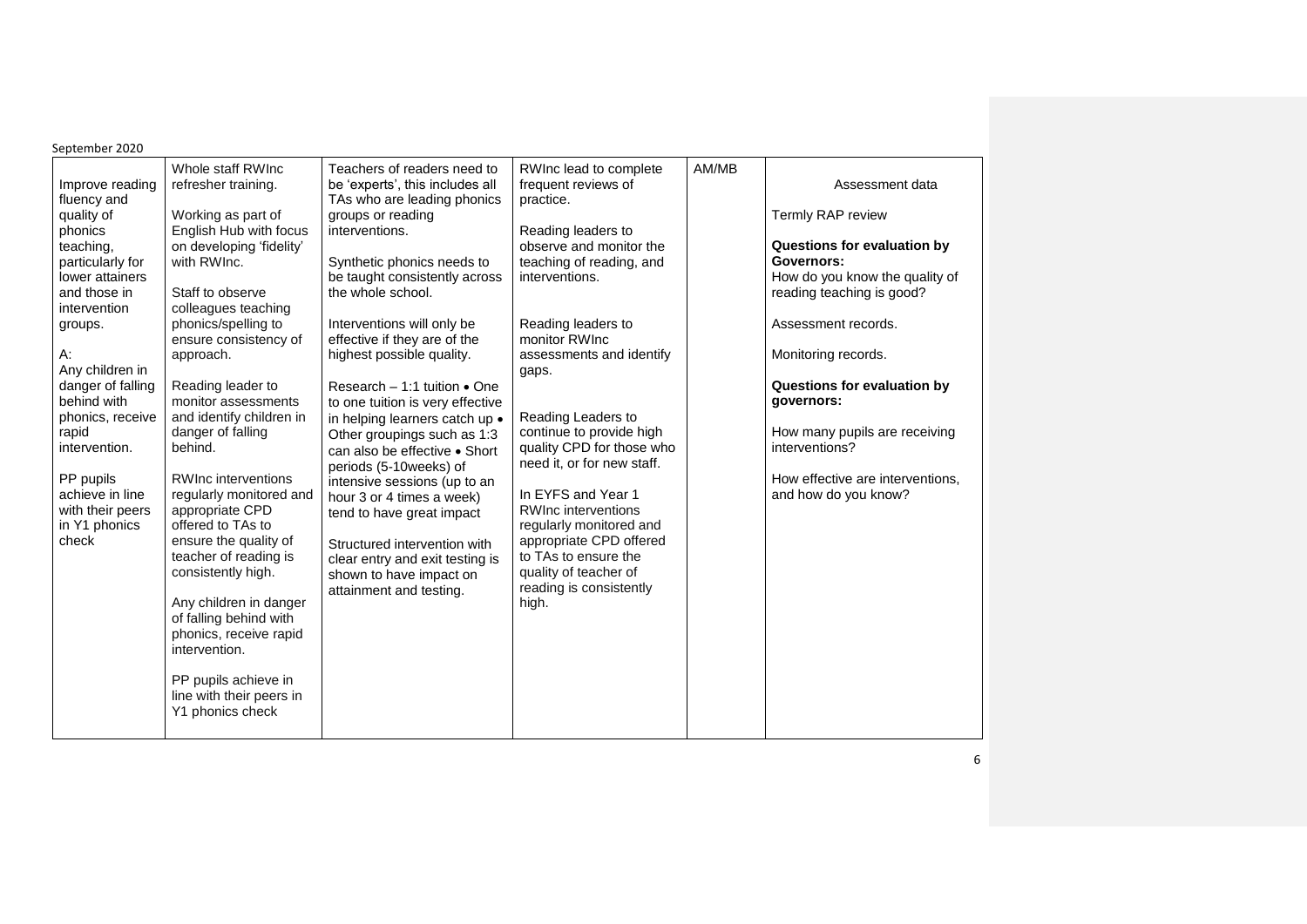| September 2020                                                                                                                                                                                               |                                                                                                                                                                                                                                                                                                                                                      |                                                                                                                                                                                                                                                                                                                                      |                                                                                                                                  |       |                                                                                                                                                                                                                                                                                                                                                                                                                           |
|--------------------------------------------------------------------------------------------------------------------------------------------------------------------------------------------------------------|------------------------------------------------------------------------------------------------------------------------------------------------------------------------------------------------------------------------------------------------------------------------------------------------------------------------------------------------------|--------------------------------------------------------------------------------------------------------------------------------------------------------------------------------------------------------------------------------------------------------------------------------------------------------------------------------------|----------------------------------------------------------------------------------------------------------------------------------|-------|---------------------------------------------------------------------------------------------------------------------------------------------------------------------------------------------------------------------------------------------------------------------------------------------------------------------------------------------------------------------------------------------------------------------------|
|                                                                                                                                                                                                              | Regular assessment of<br>phonic knowledge to<br>allow early identification<br>RWinc 1:1 sessions<br>Training for TAs to<br>deliver this.<br>Additional adult support<br>in each year group to<br>deliver phonics<br>interventions (2.5 hours<br>per year group)                                                                                      |                                                                                                                                                                                                                                                                                                                                      |                                                                                                                                  |       |                                                                                                                                                                                                                                                                                                                                                                                                                           |
| B:<br>Improved oral<br>language skills<br>across the<br>school to help<br>close the<br>vocabulary gap<br>for pupils from<br>dis-advantaged<br>pupils as<br>identified by the<br>research of Hart<br>& Risley | Oracy will be at the<br>heart of the curriculum<br>offer.<br>School will deploy<br>Oracy Champion and<br>an agreed Oracy policy.<br>Pupils will spend a<br>significant amount of<br>time engaged in<br>speaking and listening<br>activities.<br>CPD for all staff to<br>develop a toolkit of<br>oracy strategies.<br>Observations of<br>language and | Oral language interventions<br>have a demonstrated high<br>impact (EEF toolkit).<br>Spoken language has a large<br>impact on written language<br>and the acquisition of new<br>skills.<br>Getting language and<br>communication improved at<br>an early age has a high<br>impact on attainment<br>throughout a child's<br>education. | Joint moderation activities<br>Regular lesson<br>observation and work<br>scrutiny<br>Sharing good practice at<br>staff meetings. | LF/KR | Termly RAP review<br>Questions for evaluation by<br>governors:<br>What evidence is there of<br>increased spoken language in<br>school?<br>What speaking and listening<br>activities have been delivered<br>across the curriculum?<br>Do all children, regardless of<br>background, have access to wide<br>range of experiences? Do these<br>provide opportunity for spoken<br>language? Is this impacting on<br>outcomes? |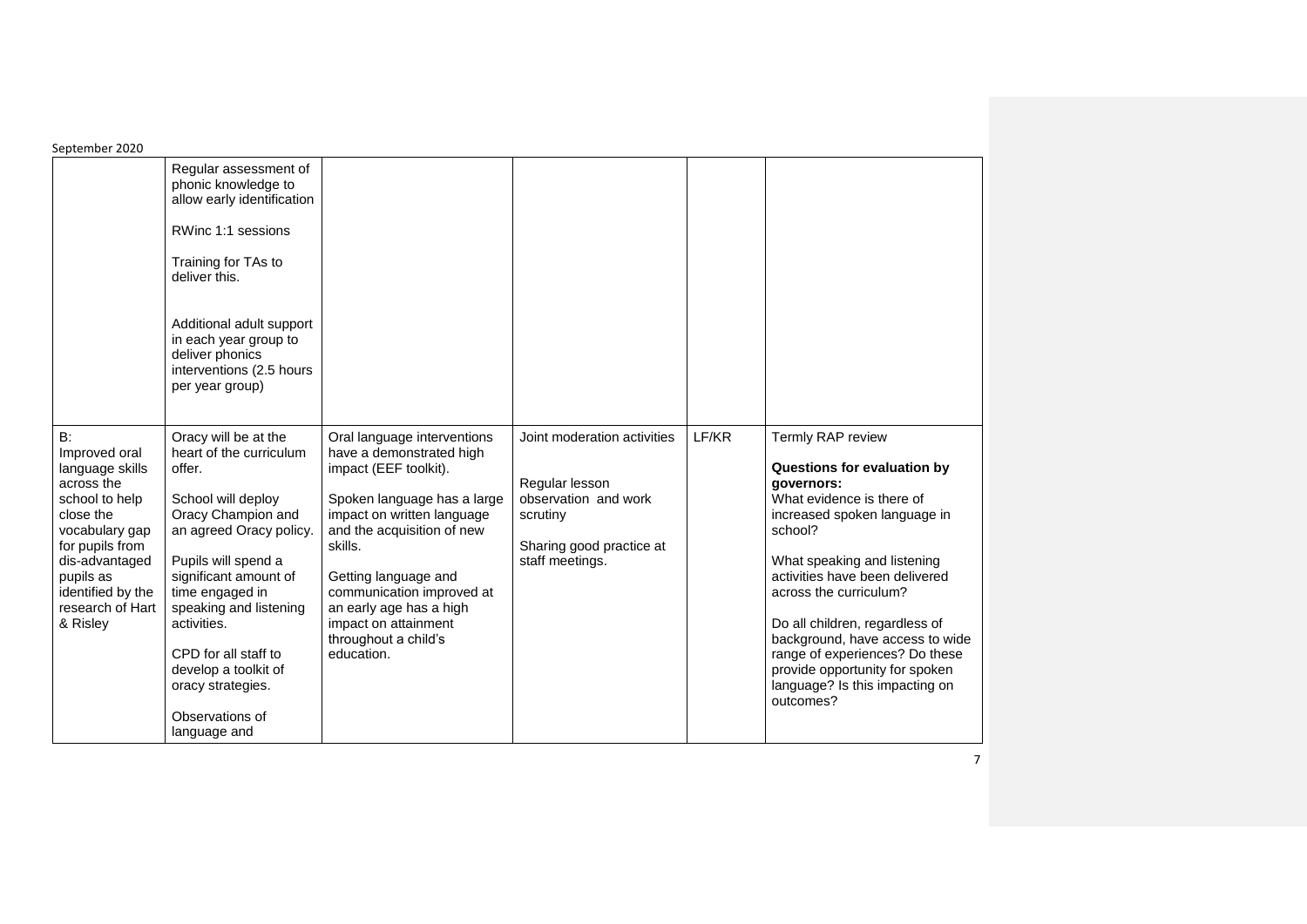| September 2020                                                                                                                            |                                                                                                                                                                            |                                                                                                                                                                                                                                                                                                                                                                                                                                       |                                                                                                                                                                                                                           |                                           |                                                                                                                                                                                                                                                                                                   |  |
|-------------------------------------------------------------------------------------------------------------------------------------------|----------------------------------------------------------------------------------------------------------------------------------------------------------------------------|---------------------------------------------------------------------------------------------------------------------------------------------------------------------------------------------------------------------------------------------------------------------------------------------------------------------------------------------------------------------------------------------------------------------------------------|---------------------------------------------------------------------------------------------------------------------------------------------------------------------------------------------------------------------------|-------------------------------------------|---------------------------------------------------------------------------------------------------------------------------------------------------------------------------------------------------------------------------------------------------------------------------------------------------|--|
|                                                                                                                                           | communication skills<br>clearly evidenced in<br>learning journeys and<br>big topic books.<br>Curriculum designed to<br>encourage speaking<br>and listening activities      |                                                                                                                                                                                                                                                                                                                                                                                                                                       |                                                                                                                                                                                                                           |                                           |                                                                                                                                                                                                                                                                                                   |  |
| B<br>Improved oral<br>language skills                                                                                                     | Use ELKLAN/ ELSA<br>and trained staff to<br>support improvements<br>in oracy for identified<br>children.                                                                   | Some of the students need<br>targeted support to catch up.<br>This is a programme which<br>has been independently<br>evaluated and shown to be<br>effective in other schools.<br>EEF - studies of<br>communication and language<br>approaches consistently<br>show positive benefits for<br>young children's learning,<br>including their spoken<br>language skills, their<br>expressive vocabulary and<br>their early reading skills | SENDCo to monitor<br>impact of interventions.<br>Learning walks, learning<br>scrutiny                                                                                                                                     | TR/TH<br>monitored<br>by<br><b>SENDCo</b> | Summer term RAP review<br><b>Questions for evaluation by</b><br>governors:<br>Is ELKLAN being used<br>effectively? How do we know?<br>Are PP eligible pupils achieving<br>in line with their peers?                                                                                               |  |
| $A$ :<br>Address<br>identified gaps<br>in learning to<br>improve<br>progress for<br>disadvantaged<br>pupils:<br>Disadvantaged<br>children | Learning Mentor to run<br>targeted interventions<br>to address gaps<br>identified<br>HLTA support in Y5/6<br>to increase numbers<br>reaching ARE and<br>improving progress | Research $-1:1$ tuition $\bullet$ One<br>to one tuition is very effective<br>in helping learners catch up .<br>Other groupings such as 1:3<br>can also be effective . Short<br>periods (5-10weeks) of<br>intensive sessions (up to an<br>hour 3 or 4 times a week)<br>tend to have great impact.                                                                                                                                      | SENDCo and DHT to set<br>Learning mentor timetable<br>and review impact of<br>interventions<br>Class teachers to identify<br>children who have gaps<br>SENDco to monitor quality<br>and impact of TA led<br>interventions | LB/LW                                     | Half termly IPM reviews and data<br>analysis<br>Questions for evaluation by<br>qovernors:<br>How are interventions being<br>targeted at specific pupils? Do<br>interventions have clear entry<br>and exit testing? Is there<br>evidence that interventions are<br>supporting PP pupils to improve |  |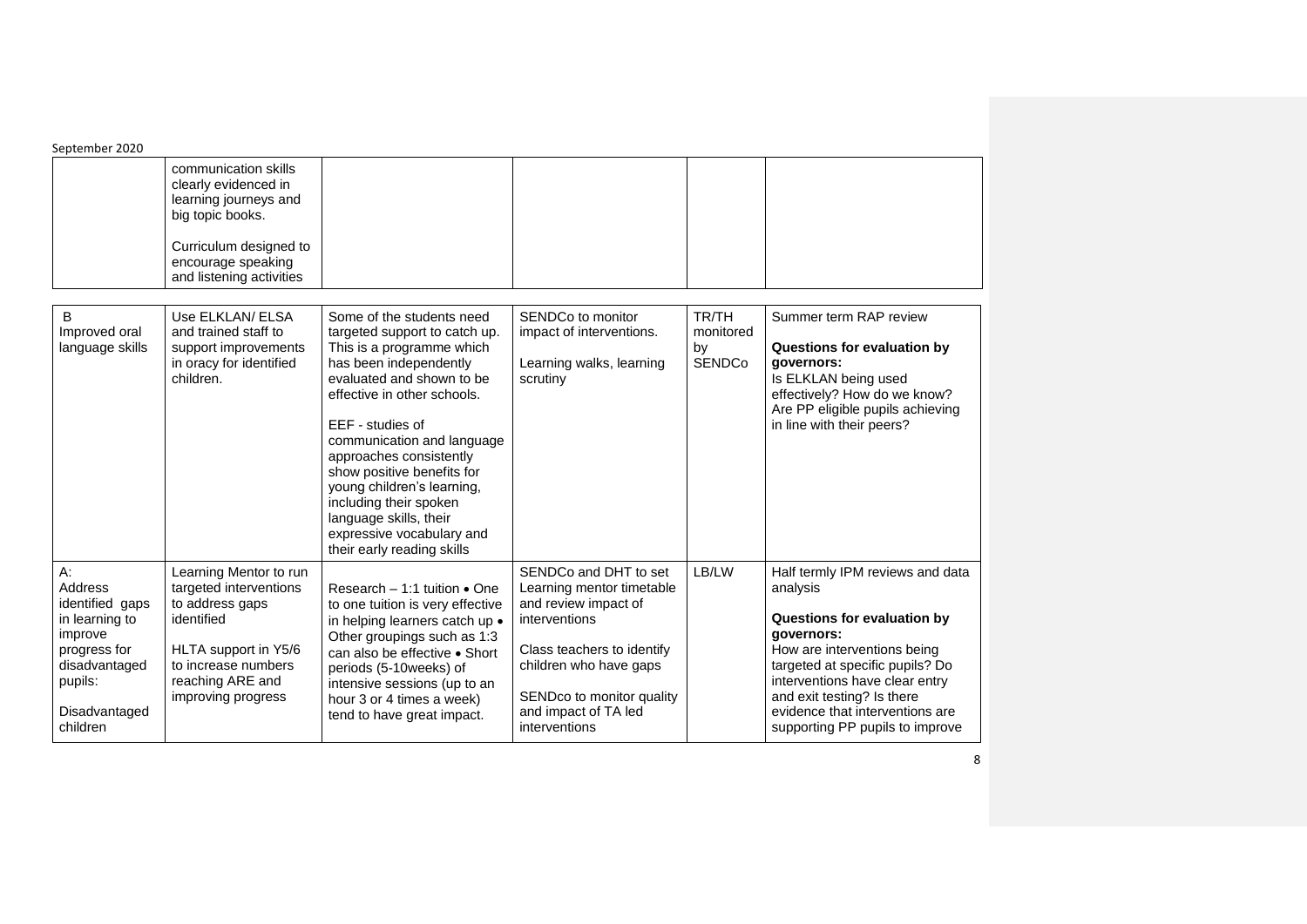| September 2020                                                                                                                                                                                                                                          |                                                                                                                                                                                                                                                                                                                                                                                                                                                                |                                                                                                                                                                                                                                                                                                                                                                                                                                                                                                                           |                                                                                   |        |                                                                                                                                                                                                                                                           |
|---------------------------------------------------------------------------------------------------------------------------------------------------------------------------------------------------------------------------------------------------------|----------------------------------------------------------------------------------------------------------------------------------------------------------------------------------------------------------------------------------------------------------------------------------------------------------------------------------------------------------------------------------------------------------------------------------------------------------------|---------------------------------------------------------------------------------------------------------------------------------------------------------------------------------------------------------------------------------------------------------------------------------------------------------------------------------------------------------------------------------------------------------------------------------------------------------------------------------------------------------------------------|-----------------------------------------------------------------------------------|--------|-----------------------------------------------------------------------------------------------------------------------------------------------------------------------------------------------------------------------------------------------------------|
| identified as<br>needing<br>additional<br>support to make<br>equal progress<br>to peers:<br>Interventions to<br>include:<br>Year 3 reading,<br>writing and<br>maths<br>Year 4 reading,<br>Year 5 reading<br>and maths                                   | Programme of CPD for<br>all TAS, to ensure high<br>quality support for all.<br><b>Breakfast Booster club</b><br>to fill gaps in maths<br>skills                                                                                                                                                                                                                                                                                                                | Structured intervention with<br>clear entry and exit testing is<br>shown to have impact on<br>attainment and testing.                                                                                                                                                                                                                                                                                                                                                                                                     |                                                                                   |        | progress? Is year 6 data<br>showing improved progress?                                                                                                                                                                                                    |
| C:<br>Ensure pupils<br>are socially and<br>emotionally<br>ready to learn<br>following the<br>Covid 19 school<br>closures.<br>Improve<br>children's<br>readiness to<br>learn through<br>addressing<br>social,<br>emotional and<br>mental health<br>needs | <b>Whole School</b><br>curriculum intent is to<br>ensure all pupils can:<br>Step $1 -$ Restore their<br>relationships with adults<br>and other children and<br>build their self-<br>confidence.<br>Step 2 - Share their<br>experiences of life at<br>home, know we are<br>listening and be given a<br>voice.<br>Step 3 - Be assured<br>that we recognise they<br>have lost time in<br>learning and show them<br>how we are addressing<br>these gaps by sharing | On return to school pupils will<br>require a recovery curriculum<br>following extended absence<br>due to Covid 19<br>On average SEAL<br>approaches have an<br>identifiable and significant<br>impact on attitudes to<br>learning, social relationships<br>in school and achievement<br>itself. We use these within<br>our ESLA and nurture<br>programme of work.<br>A number of pupils have<br>been identified as requiring<br>emotional and social support.<br>Baselines for these pupils are<br>lower than their peers. | Individuals identified<br>through CAF and TAC<br>process or CT<br>recommendations | HT/DHT | CAF/TAC outcomes<br>Half termly LM review with DHT<br>Questions for evaluation by<br>qovernors:<br>Is the nurture group and ELSA<br>work reducing barriers to<br>learning? How do we know?<br>Are targeted pupils more ready to<br>learn? How do we know? |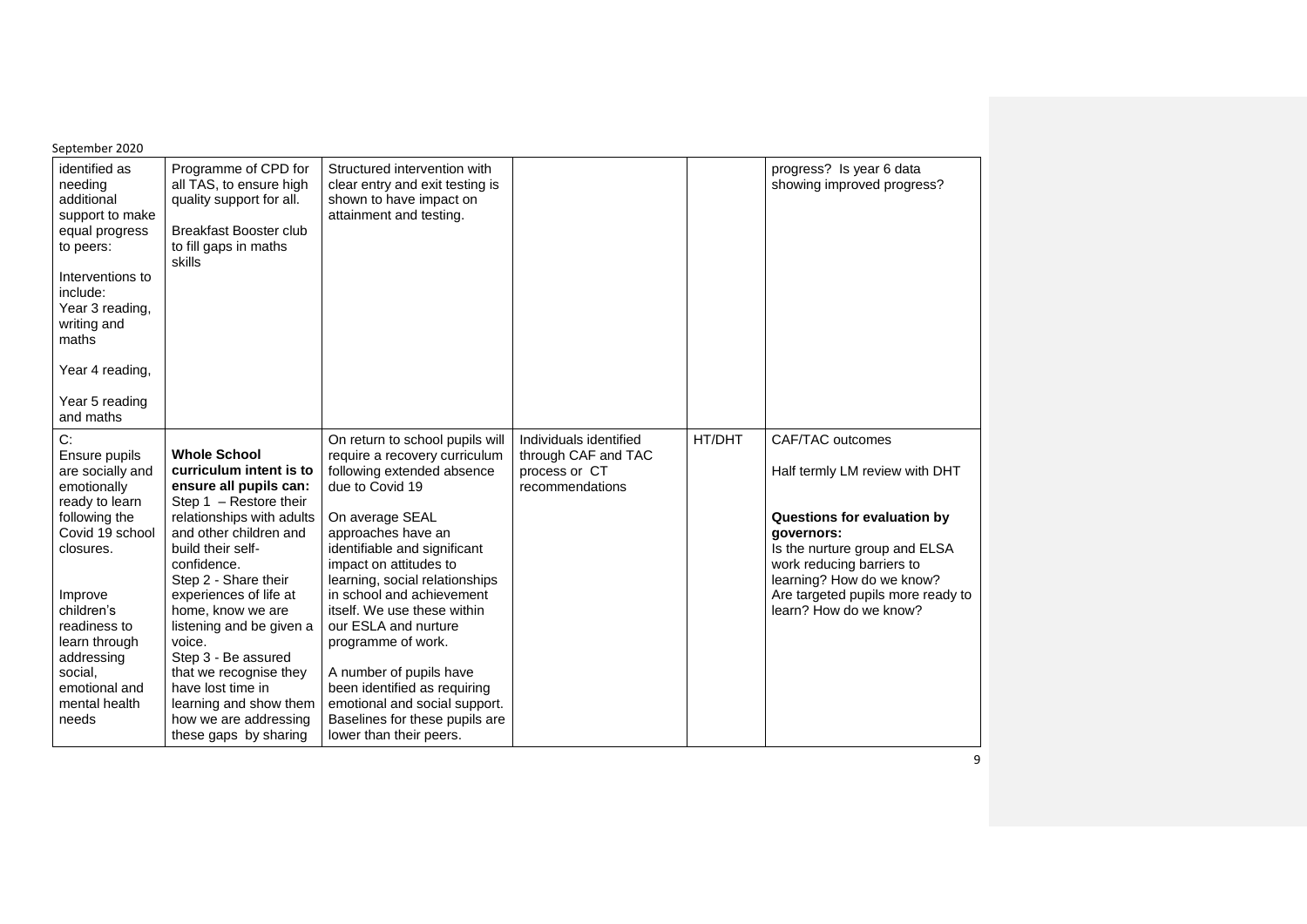| September 2020                                                                                                                                                                                                                                                                                                                                                                                                                                                                                                                                                   |  |  |                    |
|------------------------------------------------------------------------------------------------------------------------------------------------------------------------------------------------------------------------------------------------------------------------------------------------------------------------------------------------------------------------------------------------------------------------------------------------------------------------------------------------------------------------------------------------------------------|--|--|--------------------|
| the 'Big Picture' of our<br>recovery curriculum.<br>Step 4 - learn in<br>different ways in the<br>school environment to<br>reskill them and help<br>them recall the<br>knowledge and<br>concepts previously<br>taught.<br>Finally- experience an<br>engaging and<br>challenging learning<br>experience, delivered<br>at increasing pace, to<br>help them close the gap<br>in lost learning and<br>keep up with pupils in<br>other schools who may<br>have received more<br>effective, structured<br>and intense home<br>learning guidance from<br>their parents. |  |  |                    |
| Pupil and Family<br>support worker to run a<br>nurture group (mini-<br>school) and 1:1<br>interventions for<br>identified children                                                                                                                                                                                                                                                                                                                                                                                                                               |  |  | Commented [WE1]: i |
| ELSA supervision to<br>improve quality of<br>support for emotional<br>literacy                                                                                                                                                                                                                                                                                                                                                                                                                                                                                   |  |  |                    |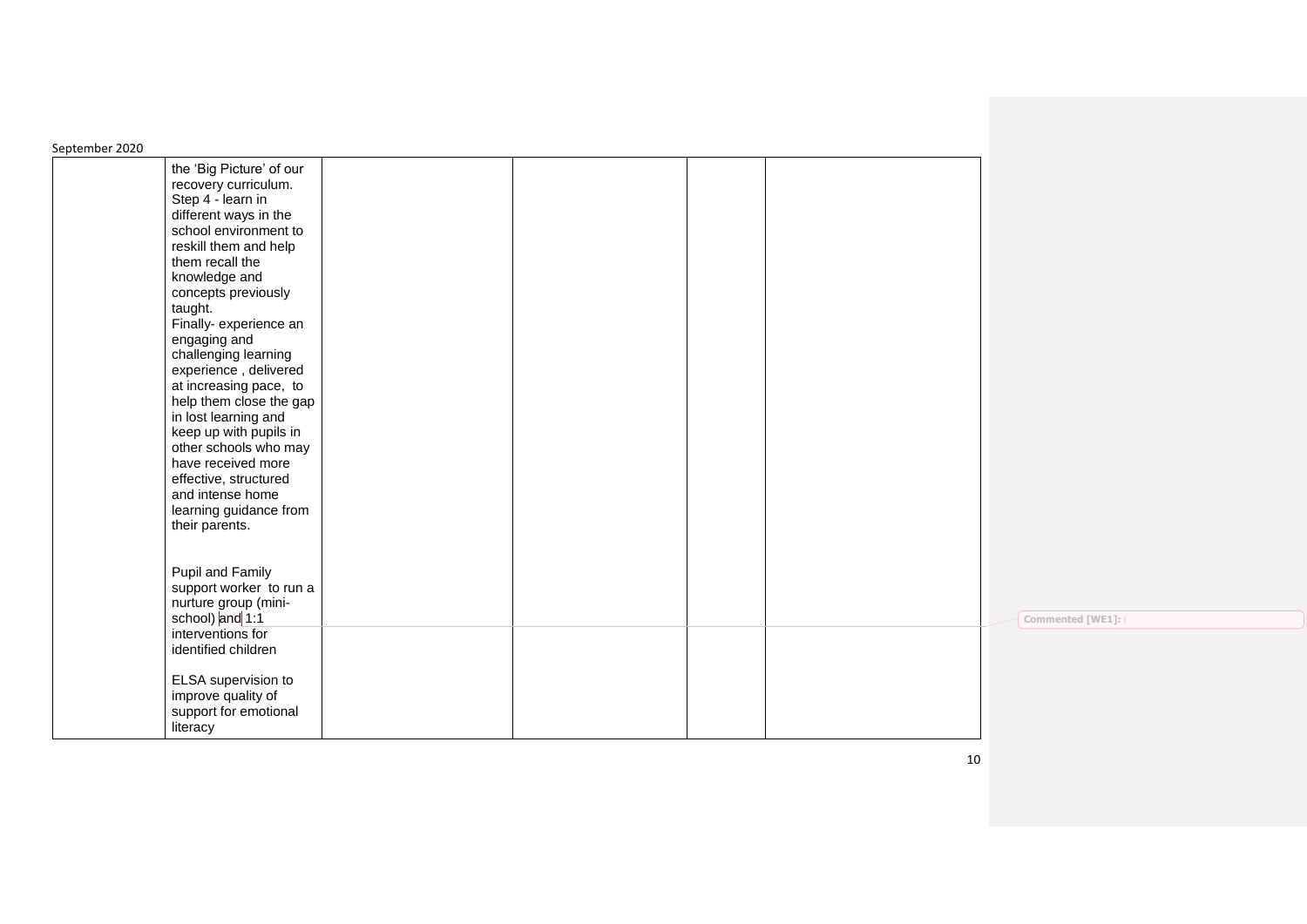| September 2020                                                                                                                       |                                                                                                                                                                                                                                                                                                                                                                                                                                                                                                                                                                               |                                                                                                                                                                                                                                                                                                                                                                                                                                                                                                                                                                                                                              |                                                                                                                                                                                                                            |          |                                                                                                                                                                                          |  |
|--------------------------------------------------------------------------------------------------------------------------------------|-------------------------------------------------------------------------------------------------------------------------------------------------------------------------------------------------------------------------------------------------------------------------------------------------------------------------------------------------------------------------------------------------------------------------------------------------------------------------------------------------------------------------------------------------------------------------------|------------------------------------------------------------------------------------------------------------------------------------------------------------------------------------------------------------------------------------------------------------------------------------------------------------------------------------------------------------------------------------------------------------------------------------------------------------------------------------------------------------------------------------------------------------------------------------------------------------------------------|----------------------------------------------------------------------------------------------------------------------------------------------------------------------------------------------------------------------------|----------|------------------------------------------------------------------------------------------------------------------------------------------------------------------------------------------|--|
|                                                                                                                                      | Breakfast club for<br>targeted children with<br>attendance/family<br>concerns                                                                                                                                                                                                                                                                                                                                                                                                                                                                                                 |                                                                                                                                                                                                                                                                                                                                                                                                                                                                                                                                                                                                                              |                                                                                                                                                                                                                            |          |                                                                                                                                                                                          |  |
| E:<br>Ensure lack of<br>parental<br>engagement is<br>not a barrier to<br>progress - all<br>children to<br>engage in daily<br>reading | Re-launch Book-it<br>Monday where parents<br>are invited in to read<br>with their children.<br>Teachers to model<br>strategies to support<br>children with their<br>reading.<br>Each teacher produces<br>a Home Learning Plan,<br>using the Do Jo App as<br>a platform of<br>communication with the<br>parents.<br>HLTA / Pupil and<br>Family support worker<br>to support with lower<br>attaining PP pupils in<br>KS2, and their parents.<br><b>Times Tables rockstars</b><br>rolled out across<br>school.<br>Lunchtime club offered<br>for those without<br>access at home. | Dfe guidance on remote<br>learning and provision for<br>home learning – response to<br>Covid 19.<br>Many of our pupils do not<br>read regularly enough -<br>impacting on their vocabulary<br>development, this increases<br>the gap in attainment with<br>their peers.<br>Many of our parents do not<br>have the skills to support<br>their children with reading,<br>and need support to do this.<br>Many of our pupils do not<br>know their times tables, and<br>parents find it difficult to<br>support with this. This online<br>game is easy to download on<br>phones and tablets, and is<br>motivational and engaging. | HT to implement Book it<br>Mondays and monitor the<br>engagement of parents.<br>LW to monitor use of<br>TTRockstars, and collect<br>attainment data.<br>Staff CPD and reviews of<br>the effectiveness of Home<br>Learning. | LF<br>LW | Rap review termly<br>Questions for evaluation by<br>governors:<br>Are more PP children reading<br>daily? How many are attending<br>the Mondays? Is this having an<br>impact on progress? |  |
| E:                                                                                                                                   | Structured<br>conversations each half                                                                                                                                                                                                                                                                                                                                                                                                                                                                                                                                         | The AFA programme has led<br>to greater parental                                                                                                                                                                                                                                                                                                                                                                                                                                                                                                                                                                             | DHT to work with schools<br>already running system to                                                                                                                                                                      | DHT/HT   | Mar 19 PP review                                                                                                                                                                         |  |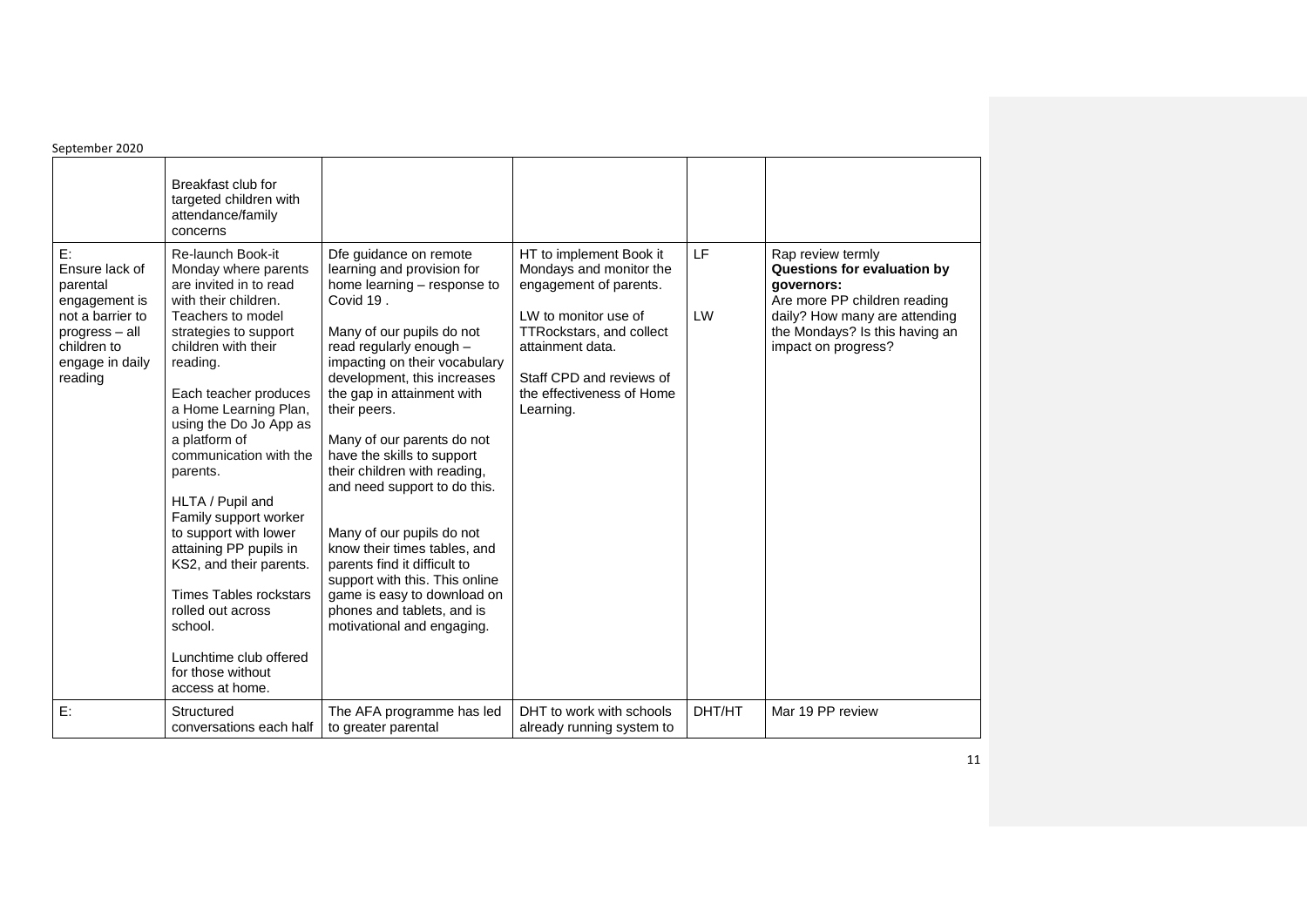| September 2020                                                                              |                                                                                                                                                |                                                                                                                                                                                                                                                 |                                                                                                                                                                                                          |                                                                                                                                                                                                                       |
|---------------------------------------------------------------------------------------------|------------------------------------------------------------------------------------------------------------------------------------------------|-------------------------------------------------------------------------------------------------------------------------------------------------------------------------------------------------------------------------------------------------|----------------------------------------------------------------------------------------------------------------------------------------------------------------------------------------------------------|-----------------------------------------------------------------------------------------------------------------------------------------------------------------------------------------------------------------------|
| Improved KS2<br>progress for<br>specific<br>disadvantaged<br>in danger of<br>falling behind | term to support parental<br>engagement in learning<br>Interventions in KS2<br>CPD for DHT and KS2<br>teachers to enable<br>these conversations | engagement and better<br>communication between<br>parent, teacher and child.<br>This greater understanding of<br>pupil profiles supports pupil<br>progress and attainment. We<br>will be using this model with<br>our structured conversations. | learn efficient and effective<br>operation.<br>KS2 teachers to be trained<br>before beginning<br>conversations<br>Conversations to be<br>documented and<br>agreements signed by<br>teachers and parents. | Questions for evaluation by<br>qovernors:<br>What has been the impact of<br>these conversations on<br>progress? Has it been worth the<br>release time of the teachers?<br>Should the programme be<br>expanded to KS1? |

| <b>Desired</b>                                           | Chosen                                                                                                                                                  | What is the evidence and                                                                                                                                                                                        | How will you ensure it is                                                                                                                                                  | <b>Staff lead</b> | When will you review                                                                                                                                                                                                                               |
|----------------------------------------------------------|---------------------------------------------------------------------------------------------------------------------------------------------------------|-----------------------------------------------------------------------------------------------------------------------------------------------------------------------------------------------------------------|----------------------------------------------------------------------------------------------------------------------------------------------------------------------------|-------------------|----------------------------------------------------------------------------------------------------------------------------------------------------------------------------------------------------------------------------------------------------|
| outcome                                                  | action/approach                                                                                                                                         | rationale for this choice?                                                                                                                                                                                      | implemented well?                                                                                                                                                          |                   | implementation?                                                                                                                                                                                                                                    |
| A, C, E<br>Promote visits<br>beyond the<br>school gates. | Subsidise educational<br>visits to ensure all<br>children attend a range<br>of experience and<br>opportunities are equal<br>regardless of<br>background | To ensure equal<br>opportunities in experiencing<br>the whole curriculum at<br>school.<br>Engagement in extra-<br>curricular activities has<br>proven to support self-<br>esteem and engagement in<br>learning. | All visits meet risk/benefit<br>analysis standards and<br>can show a demonstrable<br>impact on curriculum and<br>learning.<br>Value for money of trips<br>monitored by EVC | <b>LW</b>         | Mar 19 PP review<br>Questions for evaluation by<br>governors:<br>Are trips and visits being<br>accessed by all PP pupils?<br>What additional experiences are<br>children accessing?<br>How is this being used to support<br>learning and progress? |